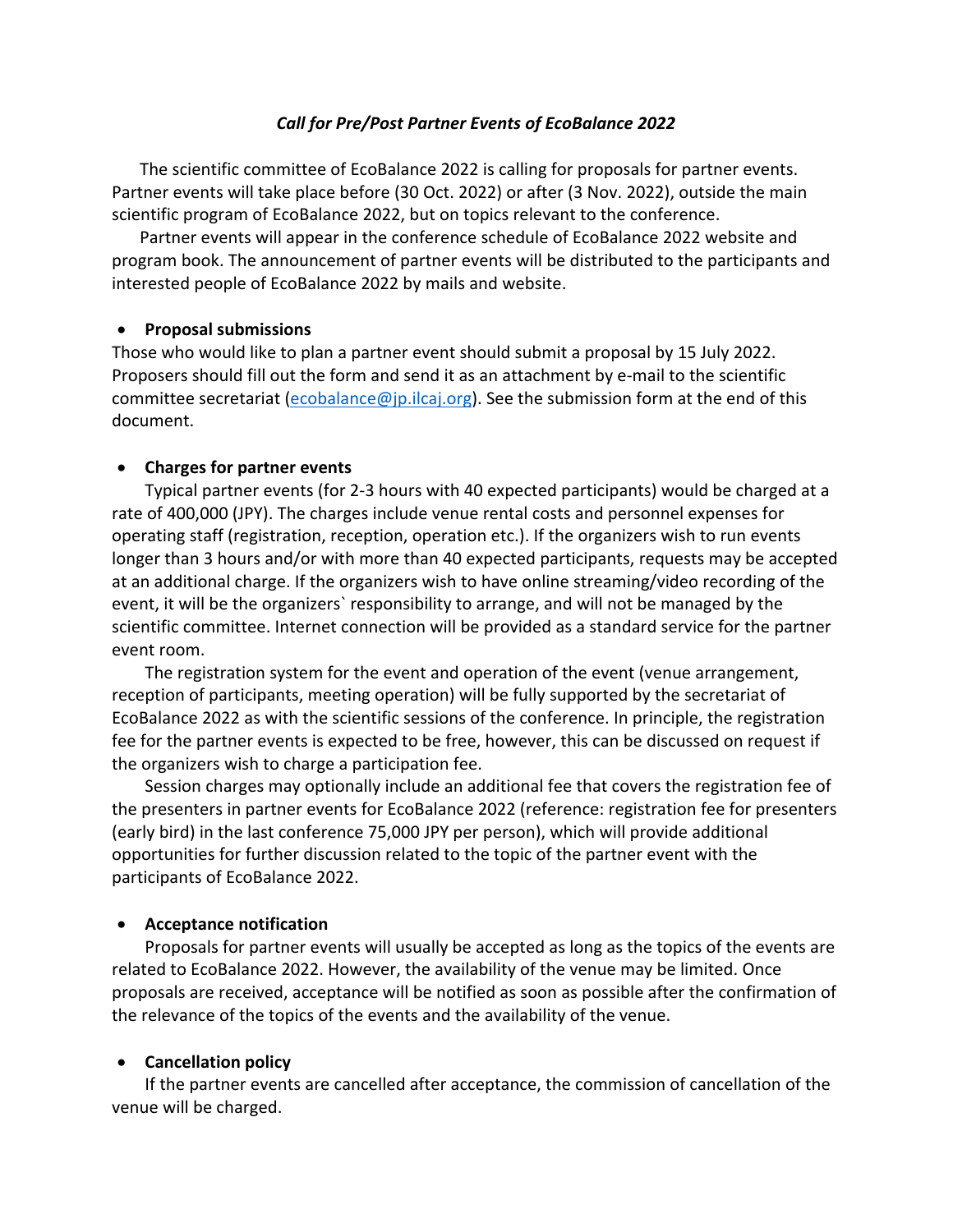# *<Submission form for partner events>*

Submit to the scientific committee secretariat: ecobalance@jp.ilcaj.org

# *Contact for this submission: (Name, e-mail address)*

| Event title                                                                                 |
|---------------------------------------------------------------------------------------------|
| Please indicate your session title.                                                         |
|                                                                                             |
| Abstract of the event                                                                       |
| Please explain your event within 400 words.                                                 |
|                                                                                             |
|                                                                                             |
|                                                                                             |
|                                                                                             |
| Event organizer(s)                                                                          |
| Name, affiliation                                                                           |
|                                                                                             |
|                                                                                             |
|                                                                                             |
| Plan of expected presentations, time length of the event and expected participants          |
| Please explain the expected presentation titles and presenters and time length of the event |
| and expected participants.                                                                  |
|                                                                                             |
|                                                                                             |
|                                                                                             |
|                                                                                             |
|                                                                                             |
|                                                                                             |
|                                                                                             |
|                                                                                             |

Requests on the partner event